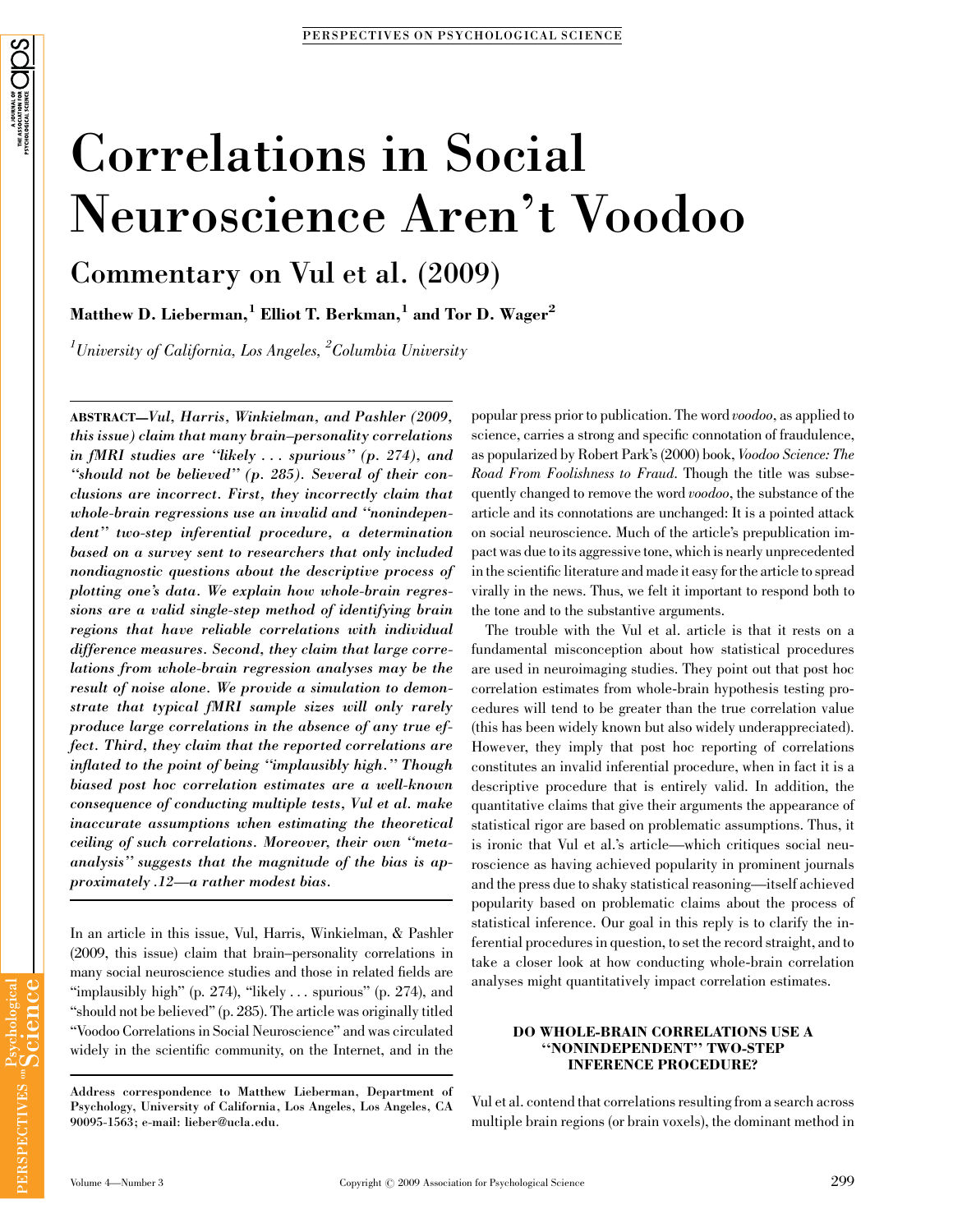neuroimaging research, is a two-step procedure in which the method used to select voxels to test (correlation) and the test performed on the resulting regions (correlation) are not independent. The clearest account of this comes from another paper by Vul and Kanwisher (in press) in which they describe the analogous situation in whole-brain contrast analyses and suggest that, ''If one selects only voxels in which condition A produces a greater signal change than condition B, and then evaluates whether the signal change for conditions A and B differ in those voxels using the same data, the second analysis is not independent of the selection criteria.'' This statement is clearly pointing to the existence of two steps, each involving an inferential procedure, with the second inference guaranteed to produce significant results because of its nonindependence from the first inference.

The problem is that we know of no researchers who conduct their analyses this way. We were able to contact authors from 23 of the 28 so-called nonindependent articles reviewed by Vul et al. Each of the contacted authors reported that they used a single-step inferential procedure, rather than the two-step procedure described by Vul et al. Several authors expressed frustration that the multiple choice questions asked by Vul et al. did not allow the authors to indicate whether they used one or two inferential steps, contributing to Vul et al.'s misrepresentation of how these studies were conducted.

So what do these researchers actually do? When a whole-brain regression analysis is conducted, the goal is typically to identify regions of the brain whose activity shows a reliable nonzero correlation with another individual difference variable. A likelihood estimate that this correlation was produced in the absence of any true effect (e.g., a  $p$  value) is computed for every voxel in the brain without any selection of voxels to test. This is the only inferential step in the procedure, and standard corrections for multiple tests are implemented to avoid falsepositive results. Subsequently, descriptive statistics (e.g., effect sizes) are reported on a subset of voxels or clusters. The descriptive statistics reported are not an additional inferential step, so there is no second inferential step. For any particular sample size, the  $t$  and  $r$  values are merely redescriptions of the  $p$ values obtained in the one inferential step and provide no additional inferential information of their own.

The fact that Vul et al.'s questionnaire (see their Appendix A) only asks about plotting of correlations to determine whether a second inferential step has occurred is one of the primary sources of the misunderstanding that has emerged from their article. Vul et al. interpret plotting of data as a second inferential step, but this is incorrect. Plotting the correlation is a purely descriptive process, not an inferential process. Nevertheless, Vul clearly characterizes this as an example of the nonindependence error, ''The most common, most simple, and most innocuous instance of nonindependence occurs when researchers simply plot (rather than test) the signal change in a set of voxels that were selected based on that same signal change" (Vul  $\&$ 

Kanwisher, in press). This statement implies that if a behavioral researcher correlated an outcome measure with extraversion, neuroticism, and psychopathy and found a significant relationship only with extraversion, then it would constitute a nonindependence error to plot just the extraversion correlation. Although Vul et al. constructed the survey sent to authors with the intention of assessing which analyses used a second nonindependent inferential step, the questionnaire did not ask a single question about a second inferential step; it only asks about data plotting, which is nondiagnostic with respect to inferential methods.

If the reporting of correlation values and scatterplots is merely descriptive, then why do it? Vul et al. imply that its purpose is to "sell" correlations that appear to be very strong. Scatterplots provide an implicit check on underlying assumptions that must be met if any standard inferential procedure is used. A correlation of  $r = .7$  in a sample of 30 participants could, for example, be driven entirely by one or two outliers (constituting a violation of the normality assumption), and readers viewing the scatterplot would quickly see this and question the result. Thus, it is true that correlation scatterplots often look very compelling when r values are high, and they should not be taken as unbiased estimates of the population correlation coefficient, but they should be reported nonetheless.

In sum, despite Vul et al.'s characterizing whole-brain regressions as ''seriously defective'' (p. 285), they provide a valid test, in a single inferential step, of which regions show a reliable linear relation with an individual difference measure. What reported correlations from whole-brain regressions really show is evidence for a nonzero effect, which is what they were designed to test. It is also true that the reported effect sizes  $(r, t, Z)$ from whole-brain analyses will be inflated (i.e., overestimated relative to the population effect size) on average. However, as we detail below, the magnitude of the inflation may be far less than Vul et al. would have readers believe.

# HOW OFTEN ARE LARGE CORRELATIONS OBSERVED WITHOUT ANY TRUE EFFECT?

Vul et al. imply that the correlations in at least a sizable subset of social neuroscience studies are not based on any true underlying relationship between psychological and neural variables (hence the terms voodoo and spurious). For all statistical tests, there is some likelihood that the observed result is spurious and the true population effect size is zero. This likelihood is what  $p$  values estimate. Ap value of .05 in any research domain suggests that the observed effect would have occurred by chance in 5% of experimental samples. Because a typical whole-brain analysis involves thousands of tests, the likelihood of false positives is much greater, and thus correction for multiple comparisons is essential.

Although spurious correlations will occur (see Fig. 4 from Vul et al. on a simulation assuming  $N = 10$ ), one critical question in the context of correlational analyses in fMRI is how often large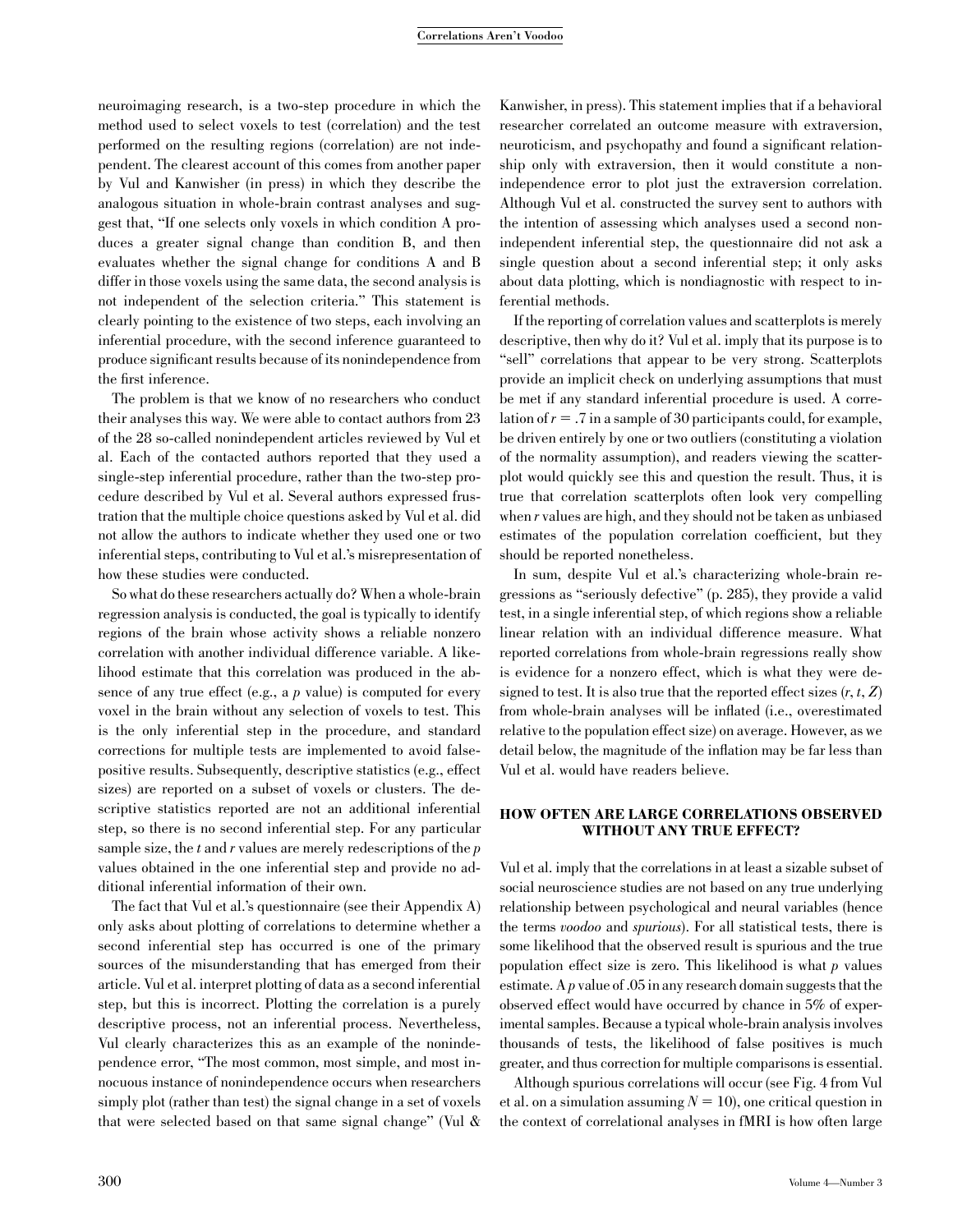

Likelihood that particular numbers of false-positive tests will occur (at a threshold of *r* > 0.8)

| Sample |       |             |                       |              |         |         | 6 or    |
|--------|-------|-------------|-----------------------|--------------|---------|---------|---------|
| size   | n     | $\mathbf 1$ | $\mathbf{p}$          | $\mathbf{3}$ | 4       | 5.      | more    |
| 15     | 26.3% | 39.1% 21.2% |                       | $9.7\%$      | 2.9%    | $0.4\%$ | $0.4\%$ |
| 18     |       |             | 76.2% 21.4% 2.3% 0.1% |              | $0.0\%$ | $0.0\%$ | $0.0\%$ |
| 20     | 90.5% | $9.1\%$     | $0.4\%$               | $0.0\%$      | $0.0\%$ | $0.0\%$ | $0.0\%$ |

Fig. 1. A simulation of the number of high false-positive correlations (correlations above 0.8) that might reasonably occur in a typical whole-brain regression analysis. We conducted 1,000 simulated whole-brain regression analyses in which brain and covariate values were independent Gaussian random variables. The left panel shows a histogram of the number of simulated studies (y axis) that yielded a given number of tests in which  $r > 0.8$  anywhere in the brain map (x axis). Studies with 10 subjects, as in Vul et al.'s simulation, yielded high numbers of false-positive tests (typically 15 to 25). Studies with 18 subjects (the mean of the criticized studies) yielded very few false-positive results. The right panel shows details of the histogram between 0 and 10 false-positive results. With 18 participants, 76% of studies showed no false-positive results at  $r > .8$ , 21% showed a single falsepositive test, and 2% showed exactly two false-positive tests. These results are illustrative rather than exact; the actual false positive rate depends on details of the noise structure in the data and can be estimated using nonparametric methods on the full data set. The results presented here depend principally on the sample size (N), the number of effective independent tests (NEIT) performed in the whole-brain analysis, and standard assumptions of independence and normally distributed data. To estimate the NEIT, we used the p value thresholds for 11 independent whole-brain analyses reported in Nichols and Hayasaka (2003) that yield  $p < .05$  with family-wise error-rate correction for multiple comparisons as assessed by Statistical Nonparametric Mapping software. We then equated this p value threshold to a Bonferroni correction based on an unknown number of independent comparisons and solved for the unknown NEIT for each study. Averaging over the 11 contrast maps yielded an average of 7,768 independent comparisons. Individual studies may vary substantially from this average. Dividing the number of voxels in each map by the NEIT for each study and averaging yielded a mean of 25.3 voxels per test; thus, each false-positive result can be thought of as a significant region encompassing 25 voxels.

correlations such as those targeted by Vul et al. will occur in the absence of any true effect—and, when prior anatomical hypotheses are available, how often they will occur in the expected anatomical locations. To assess how frequently spurious correlations might occur in a typical whole-brain regression analysis,

we conducted a simulation (see Fig. 1). We examined how often  $correlations \geq .80$  are expected to be observed anywhere in the brain in the absence of any true signal (this depends on the sample size and number of effective independent comparisons; see Fig. 1 legend for details). With 18 subjects (the average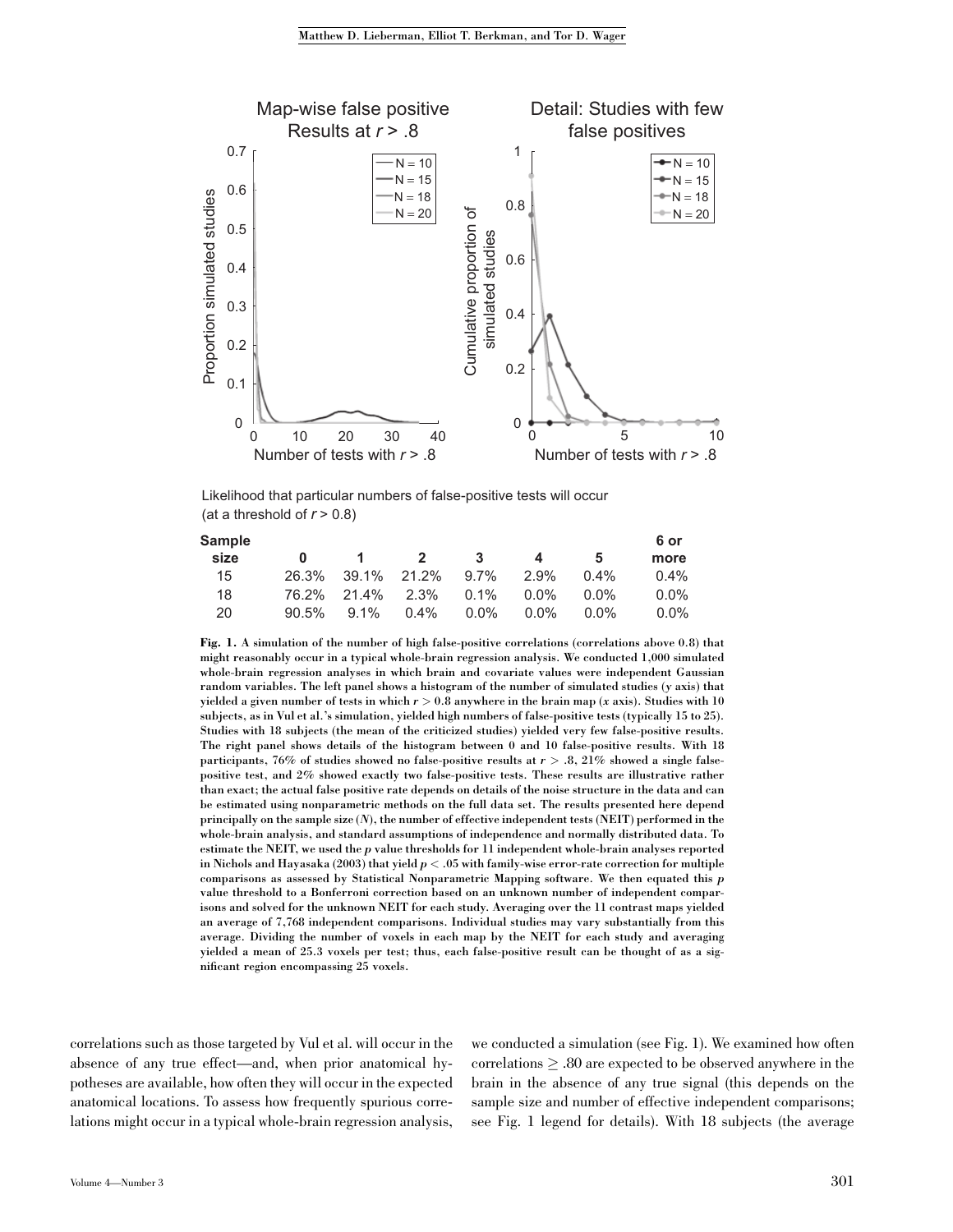N was 18.25 in the studies reviewed by Vul et al.), 76% of the simulated studies reported no correlation of  $r \geq .80$  by chance anywhere in the (simulated) brain. Only 2% reported two or more false-positive correlations. This suggests that in actual studies with similar properties and multiple comparison procedures, the great majority of reported effects of this magnitude reflect a true underlying relationship.

In addition, false-positive activations are likely to be randomly and uniformly distributed throughout the brain. If each of the social neuroscience studies in question had reported no more than one or two significant correlations in regions uniformly distributed over the brain across studies, there would be reason to question whether they were meaningful as a set. However, many studies report multiple correlated regions in the same approximate brain areas, which is consistent with the notion of distributed networks underlying social and affective phenomena.

For example, among the articles critiqued by Vul et al. are studies examining fear of pain (Ochsner et al., 2006), empathy for pain (Singer et al., 2004, 2006), and social pain (Eisenberger, Lieberman, & Williams, 2003). In each of these pain-related studies, significant correlations were reported between individual difference measures and activity in the dorsal anterior cingulate cortex, a region central to the experience of pain (Price, 2000). The results of these studies are clearly not distributed uniformly over the brain, as would be expected if these correlations were spurious. The same point is made by metaanalyses of the neuroimaging literature on emotion, which clearly show ''hot spots'' of consistently replicated activity across laboratories and task variants (Kober et al., 2008; Wager et al., 2008). It is important to note that our meta-analyses suggest that, to a first order of approximation, results from studies of social and emotional processes are no more randomly distributed across the brain than are results from studies in other areas of cognitive neuroscience such as working memory (Wager & Smith, 2003), controlled response selection (Nee, Wager, & Jonides, 2007), and long-term memory (van Snellenberg & Wager, in press).

In sum, even without considering any prior anatomical hypotheses, most, but not all, of the large correlations that Vul et al. target are likely to represent real relationships between brain activity and psychological variables. Furthermore, the use of prior anatomical hypotheses that limit false-positive findings are the rule, rather than the exception. It is difficult to reasonably claim that the correlations, as a set, are ''voodoo.''

#### HOW INFLATED ARE NONINDEPENDENT CORRELATIONS?

It is a statistical property of any analysis in which multiple tests are conducted that observed effect sizes in significant tests will be inflated (i.e., larger than would be expected in a repeated sample; Tukey, 1977). Vul et al. suggest that so-called nonindependent correlations (descriptive correlation results from

significant regions in voxel-wise searches) resulting from wholebrain analyses are ''inflated to the point of being completely untrustworthy'' (p. 284) and ''should not be believed'' (p. 285). It is true that there is inflation in such correlations (though not because of any invalid inferential procedure), it would be useful to know just how inflated these correlations are in the social neuroscience findings they criticize.

Although it is impossible to know for sure, the ''meta-analysis"<sup>1</sup> by Vul et al. provides some measure of this inflation within the social neuroscience literature. In their Figure 5, Vul et al. plot the strength of correlations using what they deem to be acceptable independent procedures in green and so-called nonindependent (biased) correlations in red. The obvious conclusion to draw is that the nonindependent correlations have higher values than the gold-standard independent correlations, and thus they are systematically inflated.

To assess the average magnitude of the independent and nonindependent correlations, we collected all the articles cited in Vul et al.'s meta-analysis and extracted all of the correlations that met the inclusion criteria they describe. In doing so, we were surprised to find several anomalies between the set of correlations included in the Vul et al. meta-analysis and the set of correlations actually in the articles. We identified 54 correlations in the articles used in their meta-analysis that met their inclusion criteria, but were omitted from the meta-analysis without explanation. We also found three "correlations" in the meta-analysis that were really effect sizes associated with main effects rather than correlations (see the Appendix for a breakdown). Among the nonindependent correlations, almost 25% of the correlations reported in the original articles were not included in Vul et al.'s meta-analysis. The vast majority of the omitted correlations (50 of 54) and mistakenly included effects (3 of 3), if properly included or excluded, would work against Vul et al.'s hypothesis of inflated correlations due to nonindependent correlation reporting (see Fig. 2). In other words, the omitted correlations were not randomly distributed with respect to the group means, as would be expected from clerical errors. Of the 41 omitted nonindependent correlations, 38 had values lower than the mean of included nonindependent correlations. The mean of the omitted nonindependent correlations (.61) was

<sup>&</sup>lt;sup>1</sup>Although Vul et al. characterize their review as a meta-analysis, their selection of studies for inclusion appears biased and nonreproducible. The selection of studies includes articles with large correlations that Vul et al. were likely aware of prior to sampling the literature (i.e., those papers that brought the issue of large correlations to their attention). If Vul et al. knew the magnitude of the correlations in these articles and then chose search terms guaranteed to include these in the meta-analysis, this would seem to be the kind of sampling bias that Vul et al. accuse others of. In addition, the selection of studies in their review is not reproducible. Vul et al. indicate that they searched for ''social terms (e.g., jealousy, altruism, personality, grief)'' (p. 276), which is obviously an incomplete description. However, just to take one example, we searched for *altruism* and found several other fMRI papers on empathy from the time period covered by the Vul et al. review that were omitted from the metaanalysis for no discernable reason. Given that a number of these studies replicate the Singer et al. (2004) findings, it again raises questions about the selective inclusion of studies in their review.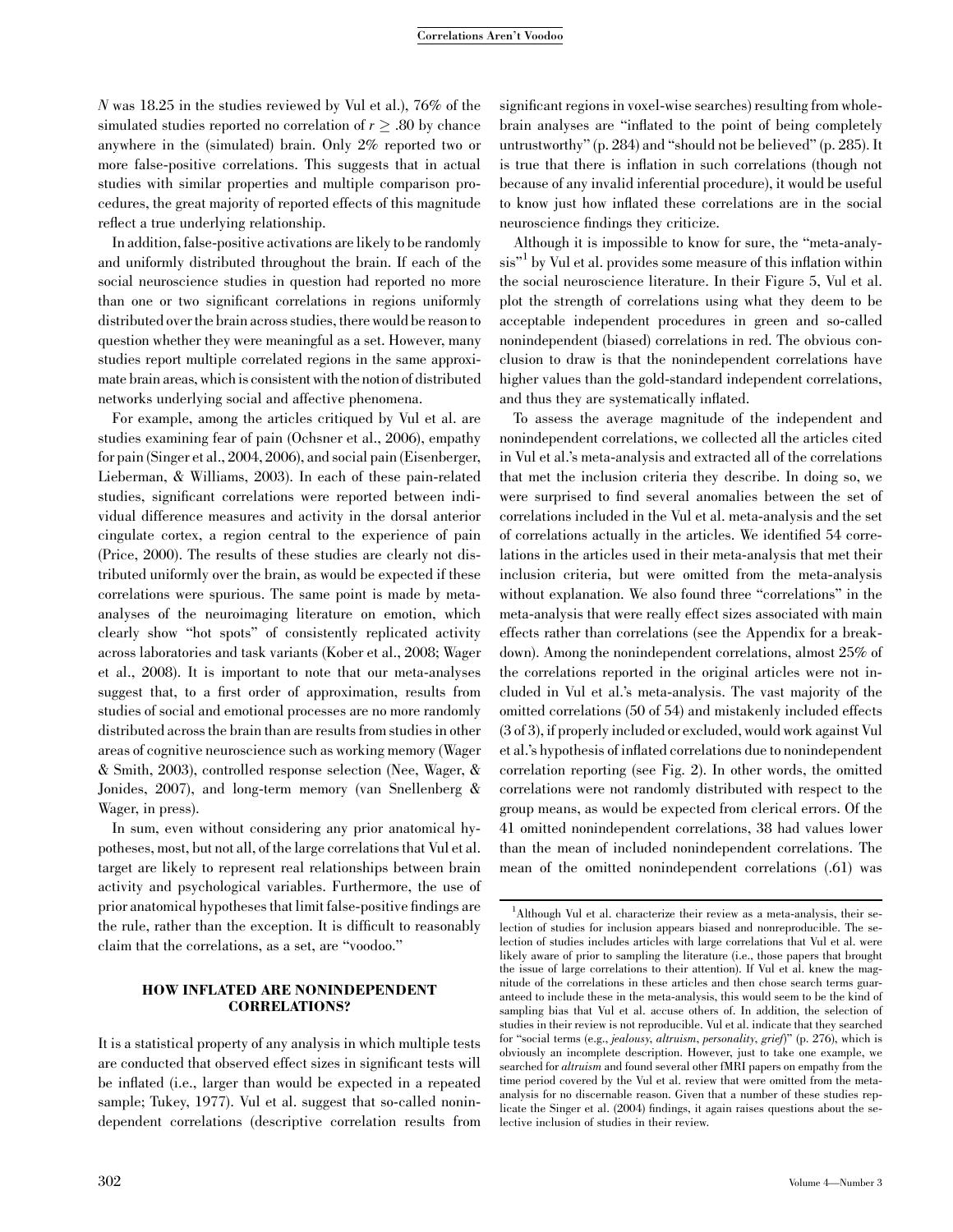

Fig. 2. Distribution of correlations in papers surveyed by Vul et al. but omitted from their metaanalysis. A: Independent correlations that were omitted from the Vul et al. meta-analysis. The dotted line indicates the mean of independent correlations (.57) that were included in their metaanalysis. Twelve of the 13 omitted independent correlations were higher than this mean. B: Nonindependent correlations that were omitted from the Vul et al. meta-analysis. The dotted line indicates the mean of nonindependent correlations (.69) that were included in their meta-analysis. Thirty-eight of the 41 omitted nonindependent correlations were lower than this mean.

significantly lower than the mean of the included nonindependent correlations (.69),  $t(173) = 4.06$ ,  $p < .001$ . Of the 13 omitted independent correlations, 12 had values higher than the mean of the included independent correlations. The mean of the omitted independent correlations (.63) was significantly higher than the mean of the included independent correlations (.57),  $t(129) = 2.74, p < .01$ . All three of the included nonindependent correlations that should have been omitted had values higher than the mean of the included nonindependent correlations.

Based solely on the correlations that Vul et al. included in their meta-analysis, the mean of the nonindependent correlations (average  $r = .69$ ) is higher than the mean of the inde-

pendent correlations (average  $r = .57$ ),  $t(254) = 5.31, p < .001$ (see Fig. 3a). This would suggest an average inflation of .12, which is not insignificant, but hardly worthy of the attacks made by Vul et al. However, there are reasons to believe that the estimate of the inflation within this sample of correlations may itself be inflated.

One reason why independent correlations from region-of-interest (ROI) analyses will tend to be smaller on average than nonindependent correlations from whole-brain analyses has nothing to do with the validity of either method. The minimum reportable  $r$  value in a study depends on the  $p$  value threshold, which will typically differ between the ROI analyses (used to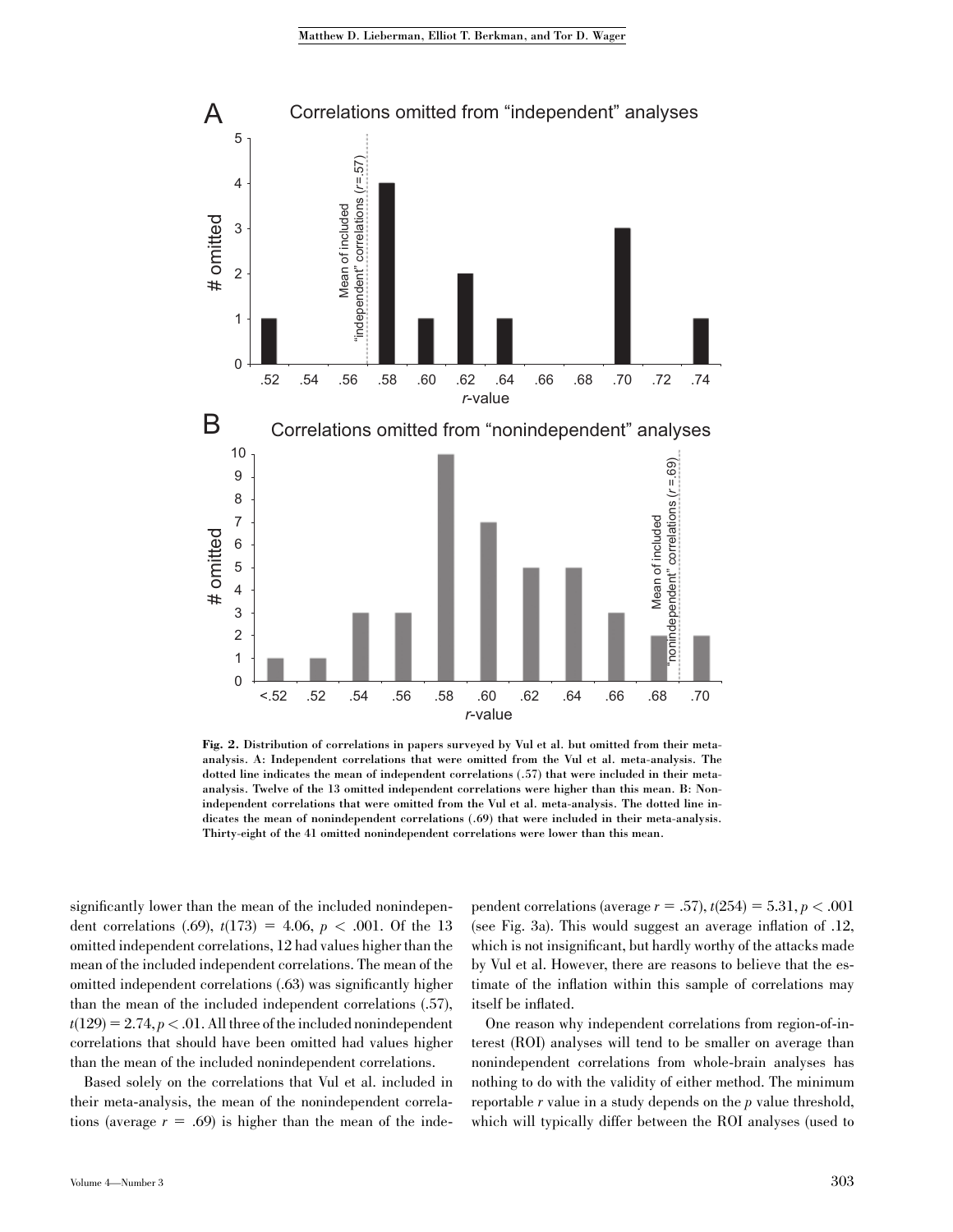

Fig. 3. Distribution of independent and nonindependent correlations uncorrected and corrected for restriction of range, based on papers included in the meta-analysis by Vul et al. A: A reconstruction of the correlations plotted in Figure 5 of Vul et al. Correlations are plotted as a percentage of total correlations of each type. In this display, nonindependent correlations (average  $r =$ .69) are inflated relative to the independent correlations (average  $r = .57$ ) by an average of .12. B: A reanalysis of the data from the studies included in the meta-analysis by Vul et al. Independent correlations using a procedure likely to result in restricted range issues were corrected;, 52 correlations in the relevant papers that were omitted by Vul et al. were included, and 3 ''correlations'' that were not actually correlations were removed. In the reanalysis, the nonindependent correlations (average  $r = .69$ ) are no longer observed to be inflated relative to independent correlations (average  $r = .70$ ).

generate the independent correlations) and whole-brain analyses (used to generate the nonindependent correlations). If an ROI analysis is examining effects in two regions in a sample of 18 subjects, then the p value threshold is .025 for a corrected p value of .05, and thus the minimum reportable correlation would be an r of .51. In a whole-brain analysis of 18 subjects using a  $p$ value threshold of .005, the minimum reportable correlation is an r of .62, and at a p value threshold of .001, the minimum reportable correlation is an  $r$  of .69. Thus, a portion of the difference observed in their meta-analysis is due to these reporting constraints rather than the analytic method per se.

#### ARE INDEPENDENT CORRELATIONS UNBIASED ESTIMATES?

Although Vul et al. focus on potential bias in nonindependent correlations, another reason for mean differences in nonindependent and independent correlations is biases in the independent correlations. The accuracy of correlation estimates relative to population values depends on the details of the study procedures in complex ways, and there are several potential sources of bias in the independent correlations that Vul et al. consider to be the gold standard. To illustrate this complexity, we know of at least one statistical effect that causes many of the correlations in the independent analyses to be systematically underestimated. Why would this be the case? Half of the independent correlations were computed on voxels or clusters selected from analyses of group-average contrast effects (e.g., voxels that were more active in Task A than in Task B without regard for the individual difference variable). Because low variability is one of two factors that increase  $t$  values, selecting voxels with high t values for subsequent correlation analyses will tend to select voxels with low variability across subjects. This selection procedure restricts the range of the brain data and works against finding correlations with other variables.<sup>2</sup>

We reanalyzed the correlations in Vul et al.'s meta-analysis by (a) applying a correction for restricted range to the 58 independent correlations obtained using the procedure likely to result in restricted range, (b) including the previously omitted correlations, and (c) removing the three noncorrelations that were mistakenly included in the original meta-analysis. Inde-

$$
\bar{r}_{yx} = \frac{r_{yx_c}(sd_X/d_{X_c})}{\sqrt{1 + r_{YX_c}^2((sd_X^2/d_{X_c}^2) - 1)}}.
$$

<sup>&</sup>lt;sup>2</sup>When a subsample has systematically lower variance than the full sample (i.e., restriction of range), correlations between the subsample and individual difference measures will produce correlation values that are smaller than the true correlation in the population (Thorndike, 1949). To give a simple analogy, imagine a correlation of .65 exists between age and spelling ability in 5 to 18 year olds. If we only sample 9 and 9.5 year olds, the observed correlation between age and spelling will be lower because we will have sampled from a restricted range of the age variable. Fortunately, the restriction of range effect can be corrected using the following formula from Cohen, Cohen, West, and Aiken (2003, p. 58), if the variance of the restricted sample and full sample are known: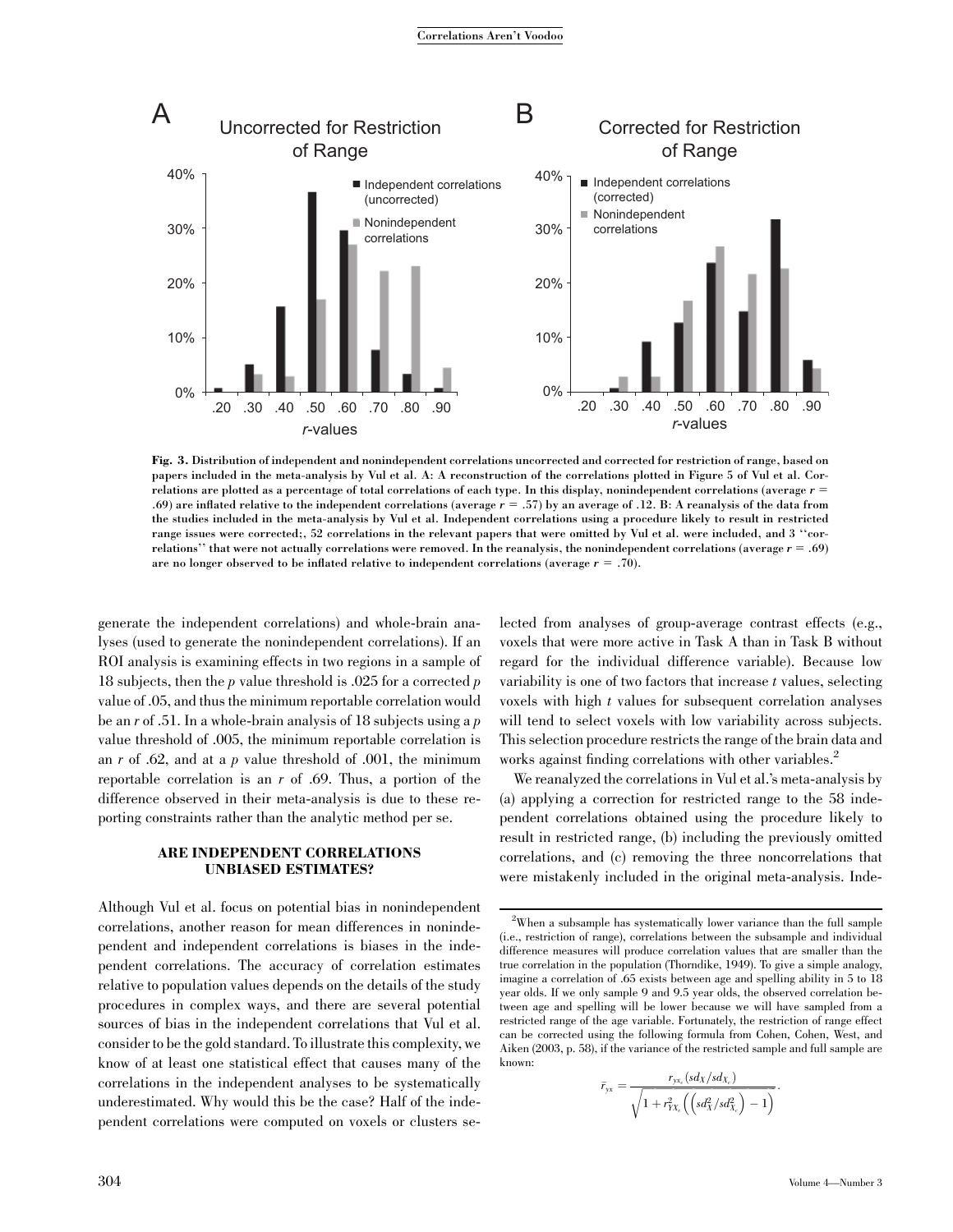pendent correlations based on anatomically defined regions of interest do not have restricted range and thus were not corrected. Because we do not have access to the raw fMRI data from each of the surveyed studies, we estimated the full and restricted sample variances needed for the correction formula from one of our data sets and applied these variances to all of the independent correlations in the meta-analysis.<sup>3</sup>

In our reanalysis, there was no longer any difference between the independent (average  $r = .70$ ) and the nonindependent (average  $r = .69$ ) correlation distributions,  $t(304) = -0.57$ ,  $p >$ .10 (see Fig. 3b).<sup>4</sup> Thus, when adjusted for restriction of range, the independent and nonindependent samples of correlations do not support Vul et al.'s assertion of massive inflation. This should be seen as an exercise rather than a complete analysis, because we could not compute the variance for the full and restricted samples in each study, and because we did not attempt to take all other possible sources of bias into account. Indeed, calculating the bias in effect size would be at least as complex as determining a valid multiple comparisons corrections threshold, which requires detailed information about the data covariance structure in each study. Nevertheless, it does suggest that whatever inflation does exist may be far more modest and less troubling than Vul et al.'s characterization suggests.

#### ARE SUCH LARGE CORRELATIONS THEORETICALLY POSSIBLE?

The upper limit on the observed correlation between two measures is constrained by the square root of the product of the reliabilities of the two measures as measured in a particular sample. Vul et al. suggest that many nonindependent correlations violate this upper limit on what should be observable. On the basis of a handful of studies that examined the reliability of fMRI data, Vul et al. provide estimates of what they believe a likely average reliability is for fMRI data ( $\sim$  .70). Similarly, they suggest that personality measures are likely to have reliabilities in the .70–.80 range. Applying the products of the reliabilities formula, they conclude that the maximum upper bound for observable correlations is .74.

It is troubling that Vul et al. would make the bold claim that observed correlations from social neuroscience above .74 are ''impossibly high'' (p. 285) and ''exceeding the upper bound''

(p. 276) of what can legitimately be observed. This claim is based on a rough estimate of reliability that is then generalized across a range of measures. If we estimated that grocery store items cost, on average, about \$3, would it then be theoretically impossible to find a \$12 item? Vul et al. make this claim despite the facts that (a) fMRI reliability has never been assessed for social neuroscience tasks; (b) if one is generalizing from previously measured reliabilities to measures with unknown reliability, it is the highest known reliabilities, not the average, that might best describe the theoretical maximum correlation observable; and (c) they acknowledge in Footnote 19 that some independent correlations are above .74 due to sampling fluctuations of observed correlations, an acknowledgment that should also extend to the nonindependent correlations.<sup>5</sup>

If we assume that brain regions in fMRI studies can have reliabilities above .90, as multiple studies have demonstrated (Aron, Gluck, & Poldrack, 2006; Fernandez et al., 2003), then the reliability of the individual difference measures actually used becomes critical. Consider, for example, the correlation  $(r = .88)$  between a social distress measure and activation in the dorsal anterior cingulate cortex during a social pain manipulation (Eisenberger et al., 2003) that is singled out by Vul et al. from the first page of their article. If one generically assumes that individual difference measures will all have reliabilities of .70– .80, then one would falsely conclude that the observed correlation in that study is not theoretically possible. However, multiple studies have reported reliabilities for this social distress measure between .92 and .98 (Oaten, Williams, Jones, & Zadro, 2008; Van Beest & Williams, 2006), a fact that Vul et al. were aware of.<sup>6</sup> Applying reliabilities of .90 for fMRI and .95 for the social distress measure yields a theoretical upper limit on observable correlations at .92. Thus, by Vul et al.'s own criteria, a .88 correlation is theoretically possible in this case. This is just one example, but it points to the more general mistake of making claims about the theoretical upper bound of correlations based on approximate guesses of the measures' reliability.

#### **CONCLUSIONS**

Our reply has focused on several misconceptions in the Vul et al. article that unfortunately have been sensationalized by the authors and by the media prior to publication. Because social neuroscience has garnered a lot of attention in a short period of time, singling it out for criticism may make for better headlines.

<sup>&</sup>lt;sup>3</sup>For the full sample variance, we extracted data from a set of voxels distributed throughout the brain selected without consideration of t test values. For the restricted sample variance, we extracted data from voxels with a significant group effect, as was typical of the independent studies. As expected, the average standard deviation in the full (2.82) and restricted samples (1.33) were significantly different from one another,  $t(48) = 4.63$ ,  $p < .001$ .

<sup>4</sup> Of several formulas considered for restricted range correction, the Cohen et al. (2003) formula that we used was the most conservative. Using Thorndike's formula (1949), the independent correlations actually become significantly higher than the nonindependent correlations. Also, if we only use the correlations that Vul et al. included in the correction for restricted range analysis, the results are the same—there is no longer a significant difference between the samples.

<sup>5</sup> After correcting for restricted range, 46% of the independent correlations are above .74 and thus also violate Vul et al.'s theoretical upper bound.

<sup>6</sup> One of the authors of the Vul et al. article e-mailed one of the authors of the Eisenberger et al. (2003) article about reliabilities for this social distress measure prior to the submission of their manuscript and further inquired specifically about one of the .92 reliabilities (K. D. Williams, personal communication, January 17, 2009). Consequently, it is disappointing that Vul et al. did not indicate that this .88 correlation was not violating the theoretical upper limit for this study.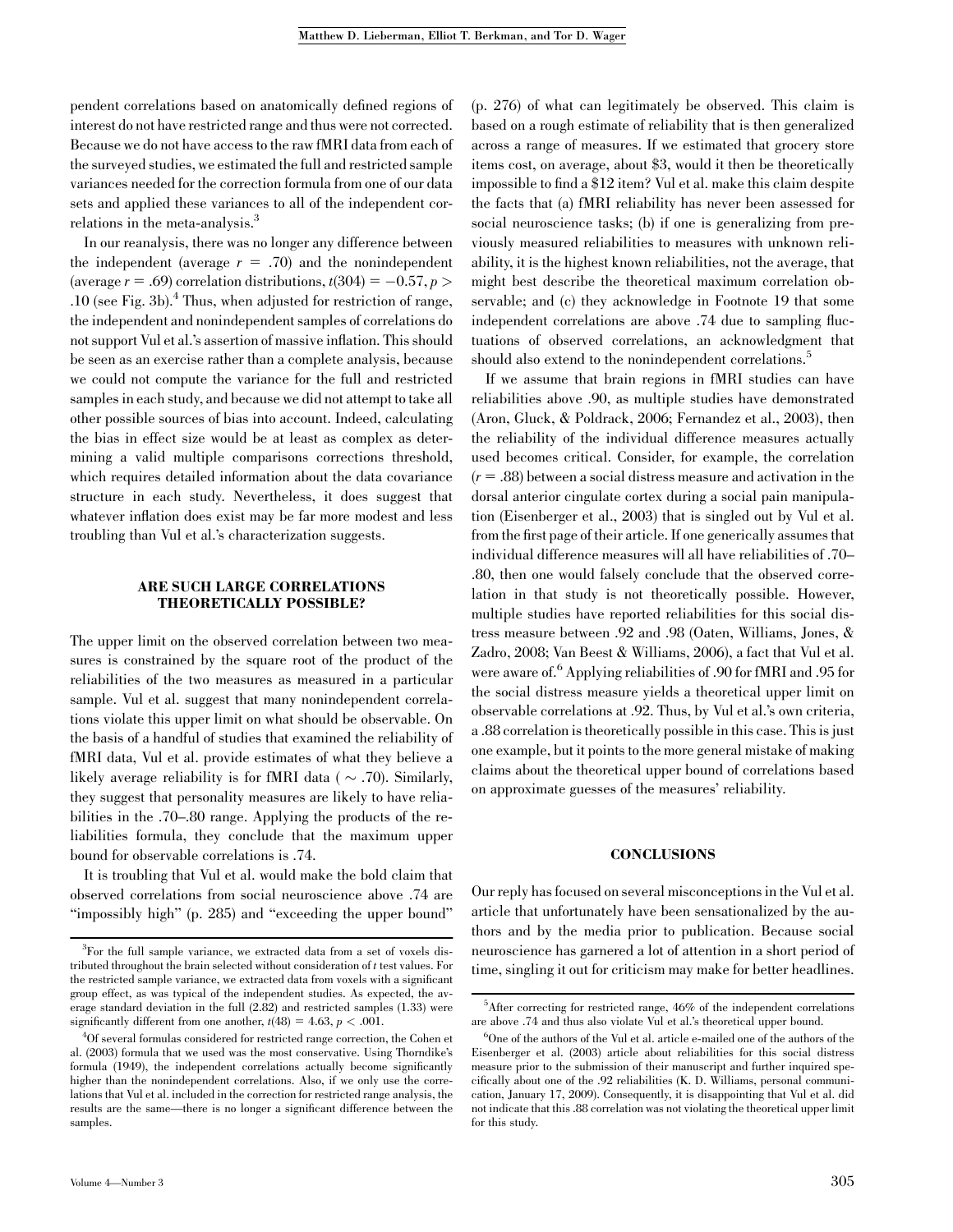As this article makes clear, however, Vul et al.'s criticisms rest on shaky ground at best.

Vul et al. describe a two-step inferential procedure that would be bad science if anyone did it, but as far as we know, nobody does.<sup>7</sup> They used a survey to assess which authors use this method, but they did not include any questions that would actually assess whether the nonindependence error had occurred. As long as standard procedures for addressing the issue of multiple comparisons are applied in a reasonable sample size, large correlations will occur by chance only rarely, and most observed effects will reflect true underlying relationships. Vul et al.'s own meta-analysis suggests that the nonindependent correlations are only modestly inflated, calling into question the use of labels such as ''spurious'' and ''untrustworthy.'' Finally, Vul et al. make incorrect assumptions when attempting to use average expected reliabilities to inform on the theoretically possible observed correlations.

Ultimately, we should all be mindful that the effect sizes from whole-brain analyses are likely to be inflated, but confident in the knowledge that such correlations reflect meaningful relationships between psychological and neural variables to the extent that valid multiple comparisons procedures are used. There are various ways to balance the concerns of false positive results and sensitivity to true effects, and social neuroscience correlations use widely accepted practices from cognitive neuroscience. These practices will no doubt continue to evolve. In the meantime, we'll keep doing the science of exploring how the brain interacts with the social and emotional worlds we live in.

Acknowledgments—We would like to thank the following individuals (in alphabetical order) for feedback on drafts of this paper and relevant discussions: Arthur Aron, Mahzarin Banaji, Peter Bentler, Sarah Blakemore, Colin Camerer, Turhan Canli, Jessica Cohen, William Cunningham, Ray Dolan, Mark D'Esposito, Naomi Eisenberger, Emily Falk, Susan Fiske, Karl Friston, Chris Frith, Rita Goldstein, Didier Grandjean, Amanda Guyer, Christine Hooker, Christian Keysers, William Killgore, Ethan Kross, Claus Lamm, Martin Lindquist, Jason Mitchell, Dean Mobbs, Keely Muscatell, Thomas Nichols, Kevin Ochsner, John O'Doherty, Stephanie Ortigue, Jennifer Pfeifer, Daniel Pine, Russ Poldrack, Joshua Poore, Lian Rameson, Antonio Rangel, Steve Reise, James Rilling, David Sander, Ajay Satpute, Sophie Schwartz, Tania Singer, Thomas Straube, Hidehiko Takahashi, Shelley Taylor, Alex Todorov, Patrik Vuilleumier, Paul Whalen, and Kip Williams.

#### REFERENCES

- Aron, A.R., Gluck, M.A., & Poldrack, R.A. (2006). Long-term testretest reliability of functional MRI in a classification learning task. NeuroImage, 29, 1000–1006.
- Cohen, J., Cohen, P., West, S.G., & Aiken, L.S. (2003). Applied multiple regression/correlational analysis for the behavioral sciences. Mahwah, NJ: Erlbaum.
- Eisenberger, N.I., Lieberman, M.D., & Williams, K.D. (2003). Does rejection hurt? An fMRI study of social exclusion. Science, 302, 290–292.
- Fernández, G., Specht, K., Weis, S., Tendolkar, I., Reuber, M., Fell, J., et al. (2003). Intrasubject reproducibility of presurgical language lateralization and mapping using fMRI. Neurology, 60, 969–975.
- Hooker, C.I., Verosky, S.C., Miyakawa, A., Knight, R.T., & D'Esposito, M. (2008). The influence of personality on neural mechanisms of observational fear and reward learning. Neuropsychologia, 466, 2709–2724.
- Kober, H., Barrett, L.F., Joseph, J., Bliss-Moreau, E., Lindquist, K., & Wager, T.D. (2008). Functional grouping and cortical-subcortical interactions in emotion: A meta-analysis of neuroimaging studies. NeuroImage, 42, 998–1031.
- Kross, E., Egner, T., Ochsner, K., Hirsch, J., & Downey, G. (2007). Neural dynamics of rejection sensitivity. Journal of Cognitive Neuroscience, 19, 945–956.
- Leland, D., Arce, E., Feinstein, J., & Paulus, M. (2006). Young adult stimulant users increased striatal activation during uncertainty is related to impulsivity. NeuroImage, 33, 725–731.
- Mobbs, D., Hagan, C.C., Azim, E., Menon, V., & Reiss, A.L. (2005). Personality predicts activity in reward and emotional regions associated with humor. Proceedings of the National Academy of Sciences, USA, 102, 16502–16506.
- Nee, D.E., Wager, T.D., & Jonides, J. (2007). Interference resolution: Insights from a meta-analysis of neuroimaging tasks. Cognitive, Affective, and Behavioral Neuroscience, 7, 1–17.
- Nichols, T., & Hayasaka, S. (2003). Controlling the familywise error rate in functional neuroimaging: A comparative review. Statistical Methods in Medical Research, 12, 419–446.
- Oaten, M., Williams, K.D., Jones, A., & Zadro, L. (2008). The effects of ostracism on self-regulation in the socially anxious. Journal of Social and Clinical Psychology, 27, 471–504.
- Ochsner, K.N., Ludlow, D.H., Knierim, K., Hanelin, J., Ramachandran, T., Glover, G.C., & Mackey, S.C. (2006). Neural correlates of individual differences in pain-related fear and anxiety. Pain, 120, 69–77.
- Park, R.L. (2000). Voodoo science: The road from foolishness to fraud. New York: Oxford University Press.
- Posse, S., Fitzgerald, D., Gao, K., Habel, U., Rosenberg, D., Moore, G.J., & Schneider, F. (2003). Real-time fMRI of temporolimbic regions detects amygdala activation during single-trial self-induced sadness. NeuroImage, 18, 760–768.
- Price, D.D. (2000). Psychological and neural mechanisms of the affective dimension of pain. Science, 288, 1769–1772.
- Rilling, J.K., Glenn, A.L., Jairam, M.R., Pagnoni, G., Goldsmith, D.R., Elfenbein, H.A., & Lilienfeld, S.O. (2007). Neural correlates of social cooperation and non-cooperation as a function of psychopathy. Biological Psychiatry, 61, 1260–1271.

<sup>&</sup>lt;sup>7</sup>An important general lesson from this discussion is that post hoc correlations will tend to be inflated—a statistical phenomenon understood since the 1800s—and should not be taken at face value as estimates of the correlation magnitude. As with any behavioral study of correlations, one should use crossvalidation to quantify the exact magnitude of the predictive relationship of one variable on a second variable, as Vul et al. suggest. However, this valid point should not be taken as support for Vul et al.'s argument that the hypothesistesting framework used to analyze brain–behavior correlations is flawed. This is not the case.